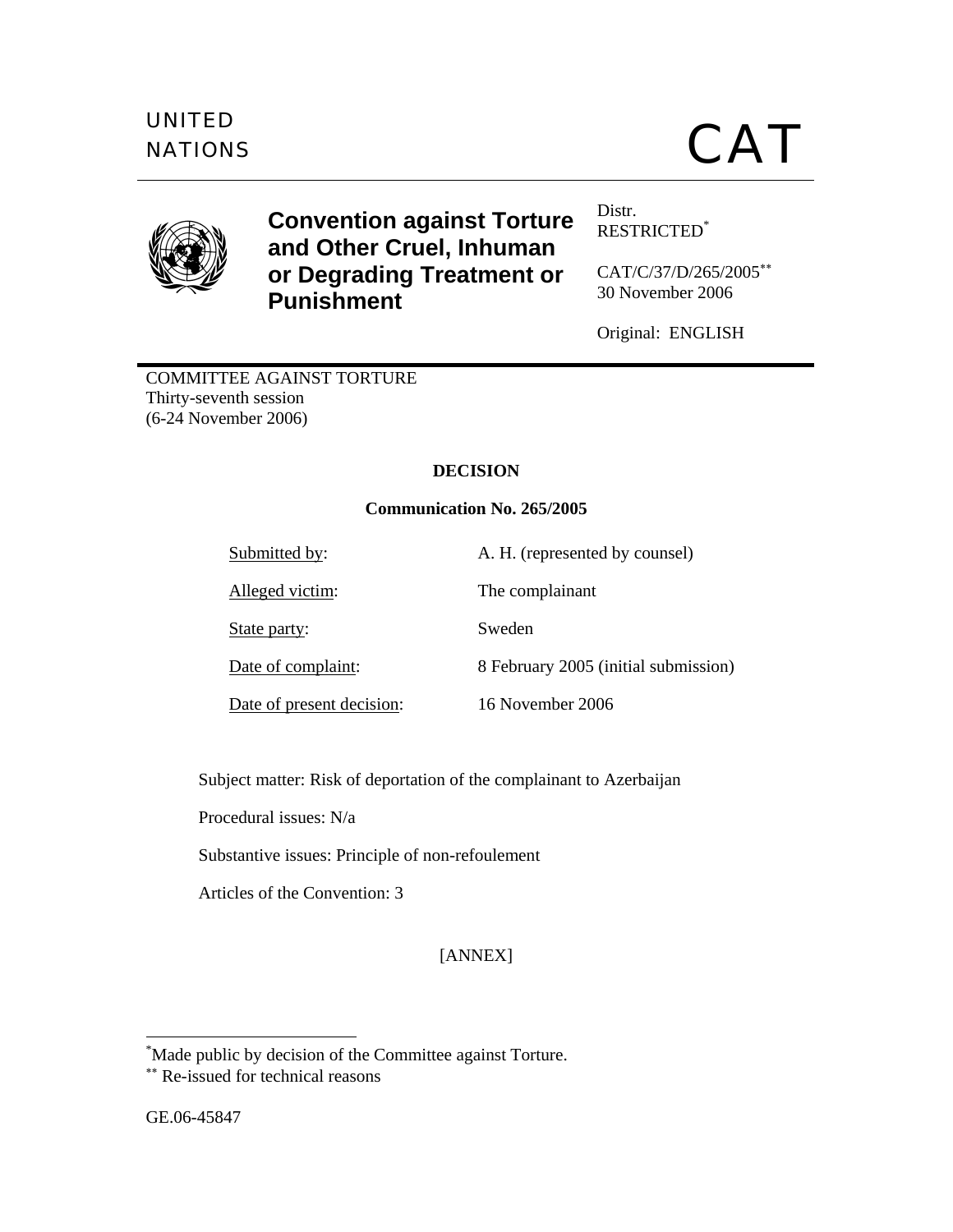#### **ANNEX**

#### DECISION OF THE COMMITTEE AGAINST TORTURE UNDER ARTICLE 22 OF THE CONVENTION AGAINST TORTURE AND OTHER CRUEL, INHUMAN OR DEGRADING TREATMENT OR PUNISHMENT

Thirty-seventh session

concerning

#### **Communication No. 265/2005**

| Submitted by:       | A. H. (represented by counsel)       |
|---------------------|--------------------------------------|
| Alleged victim:     | The complainant                      |
| <i>State party:</i> | Sweden                               |
| Date of complaint:  | 8 February 2005 (initial submission) |

 *The Committee against Torture*, established under article 17 of the Convention against Torture and Other Cruel, Inhuman or Degrading Treatment or Punishment,

 *Meeting* on 16 November 2006,

 *Having concluded* its consideration of complaint No. 265/2005, submitted to the Committee against Torture by A. H. under article 22 of the Convention against Torture and Other Cruel, Inhuman or Degrading Treatment or Punishment,

 *Having taken into account* all information made available to it by the author of the complaint, his counsel and the State party,

*Adopts* the following decision under article 22, paragraph 7, of the Committee against Torture.

1.1 The complainant is A. H., an Azeri national born in 1971, currently detained in Sweden awaiting deportation to Azerbaijan. He claims that his return would constitute a violation of article 3 of the Convention against Torture and Other Cruel, Inhuman or Degrading Treatment or Punishment. He is represented by counsel. The Convention entered into force for Sweden on 26 June 1987.

1.2 In accordance with article 22, paragraph 3, of the Convention, the Committee transmitted the communication to the State party on 8 February 2006. Pursuant to rule 108, paragraph 1, of the Committee's rules of procedure, the State party was requested not to expel the complainant to Azerbaijan while his case was pending before the Committee. The State party acceded to such request.

#### **The facts as presented by the complainant**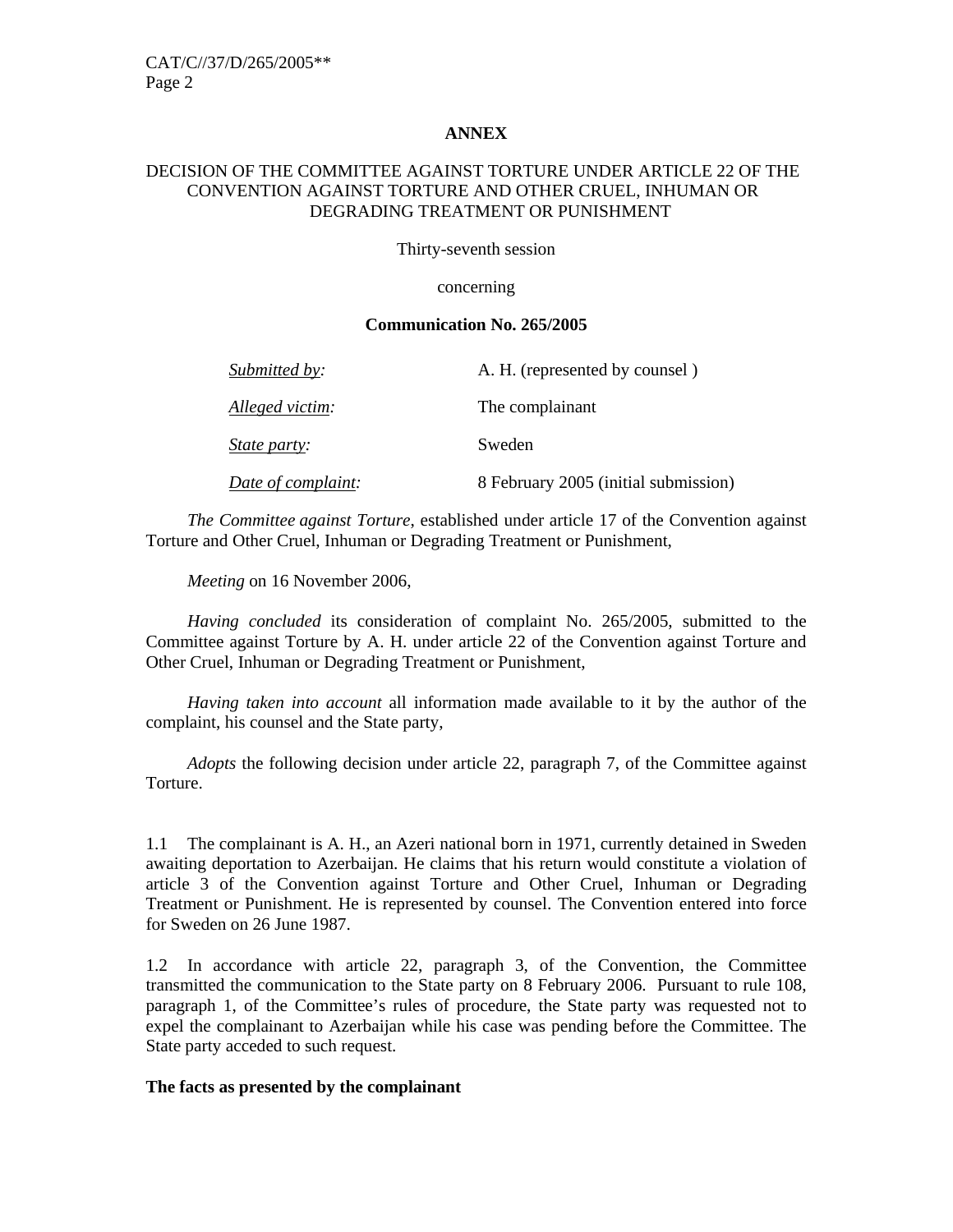2.1 The complainant belongs to the Talysh minority group in Azerbaijan. After his graduation in mechanical engineering in Russia and upon completion of his military service in Germany, he joined the Talysh separatist movement lead by Alakram Hummanov, which strived to establish a Talysh republic. In 1994, he left this group and moved to Baku, where he lived until he fled to Sweden.

2.2 The complainant declares to have been an active member of the Azerbaijani Democratic Party (ADP), a registered opposition party to the current regime. He contends that his political activities were carried out in the district of Khatai and included, among others, organising demonstrations against the regime. He claims to have been seen on television on several occasions in the framework of these activities.

2.3 In 2001, the complainant was summoned by the police in several occasions and interrogated about the leader of the Talysh separatist movement, Hummatov. On 15 June 2001, policemen dressed in plainclothes searched the complainant's home in Baku and seized some documents and recordings. He was arrested and taken to premises of the Ministry of National Security in Baku, where he was repeatedly beaten. He was then taken to a "police house" and locked in a cell in the basement, where he was kept for approximately a year. He contends that, during his detention, he was beaten on numerous occasions and that he was not allowed to go out or speak to anyone and was never informed of the duration of his detention. He further contends that his case was never tried by a court and that no lawyer was appointed to him.

2.4 In May 2002, he fell ill and was brought to a KGB hospital, which also treated prisoners. The complainant states that, while he was in hospital, his father and the secretary general of the ADP, Sardar Jalaloglu, organised his escape and obtained, through bribery, a party membership card and a driver's license in his name. A visitor delivered these documents to the complainant.

2.5 On the 14 November 2002, the complainant walked out of hospital dressed in military clothes, with the help of a soldier connected to Jalaloglu, while guards were busy with phone calls and visitors. That night he crossed the Azeri border to the Russian region of Dagestan. He arrived in Sweden via Kaliningrad on 19 November 2002, with a forged Dutch passport. The day after his arrival, he applied for asylum.

2.6 By decision of 4 July 2003, the Swedish Migration Board ("Migrationsverket") rejected the complainant's application. The Board denied the existence of pronounced discrimination against Talysh population in Azerbaijan and questioned the complainant's credibility as to how he had managed to escape from hospital and how his driver's licence had been issued.

2.7 On 8 July 2003, the complainant appealed to the Aliens Appeals Board. On 10 October 2003, this Board received a letter from the German authorities, in reply to a request for information made under the Dublin Convention, where it was stated that the complainant had applied for asylum in Germany on 25 July 1995.

2.8 On 10 October 2003 and 3 March 2004, the complainant presented submissions to the Board, enclosing medical reports from the Crisis and Trauma Centre at Danderyd hospital, issued on 18 and 19 February 2004, respectively. These reports confirmed that he had been subjected to acts of torture as described by him, including systematic beatings, electroshocks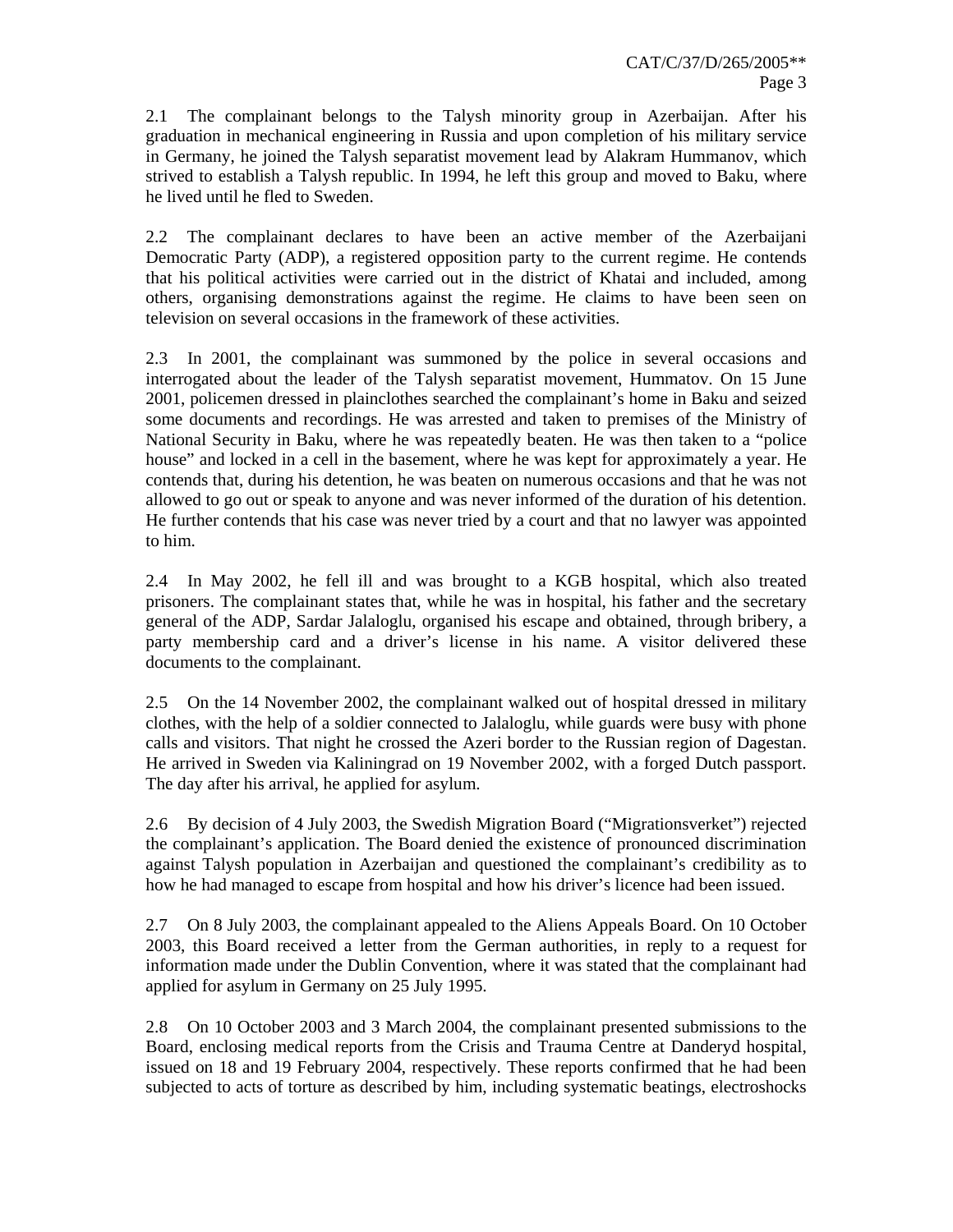and sitting on iron bars for a long time. It concluded that the complainant's scars and injuries corresponded to acts of torture suffered in 2001.

2.9 In a further submission to the Board, on 17 December 2004, the complainant stated that his brother had arrived in Sweden and applied for asylum and that Jalaloglu had been arrested in Azerbaijan and the complainant, among others, was being searched by the Azerbaijani authorities. A wanted notice, including a photo of the complainant, had been issued by the Ministry of Internal Affairs, Department of Criminal Investigations of Baku, and posted at police stations around Baku. He was allegedly accused of "belonging to the ADP and of having left the country and instigating rebellion for having disseminated oppositional ideas". He contended that his brother had informed him that their father had also been arrested in Baku two months after the complainant's departure from Azerbaijan.

2.10 On 4 February 2005, the Aliens Appeals Board rejected the complainant's appeal. While it accepted that the complainant had been imprisoned and subjected to torture as indicated in the medical reports, it considered that "these incidents could not be attributed to Azeri authorities but should be viewed as criminal acts performed by certain individuals overstepping their powers." It further questioned the duration of the complainant's detention and the circumstances of his escape and found that he had not been able to demonstrate neither that he was wanted on political grounds nor that he had been politically active at such high level that he would risk being persecuted by Azeri authorities.

# **The complaint**

3. The complainant maintains that if he were to be returned to Azerbaijan, he would risk detention and torture again, on grounds of his tight connection with the ADP and especially considering that a wanted notice has been issued and distributed in police stations around Baku. He submits that the current political situation in Azerbaijan is particularly tense due to the parliamentary elections of 6 November 2005. In this regard, over 300 opposition activists, *inter alia* from the ADP, were arrested on 21 May 2005 in an attempt to crush political opposition. In light of the facts and the evidence submitted, the complainant claims that his deportation to Azerbaijan would constitute a violation of article 3 of the Convention.

#### **State party's submissions on admissibility and merits of the complaint**

4.1 By letter of 10 May 2005, the State party contests the admissibility of the communication, arguing that it does not meet the basic level of substantiation required for the purposes of admissibility. On a subsidiary basis, it claims that the case is without merit. It argues that, although numerous human rights abuses are still being reported, Azerbaijan has made some progress towards improving the human rights situation since it became a member of the Council of Europe and has signed major international and European human rights treaties. In particular, the State party notes that some political prisoners have been released, including Hummatov, the leader of the former Talysh separatist group. Therefore, the human rights situation in Azerbaijan in itself does not suffice to conclude that the complainant's forced return would violate article 3.

4.2 The State party further contends that the national authorities are best positioned to assess the author's credibility. The Migration Board held two interviews with the complainant and concluded that, while his statements relating to his personal circumstances and his membership in the Khatai branch of the ADP were confirmed as correct by the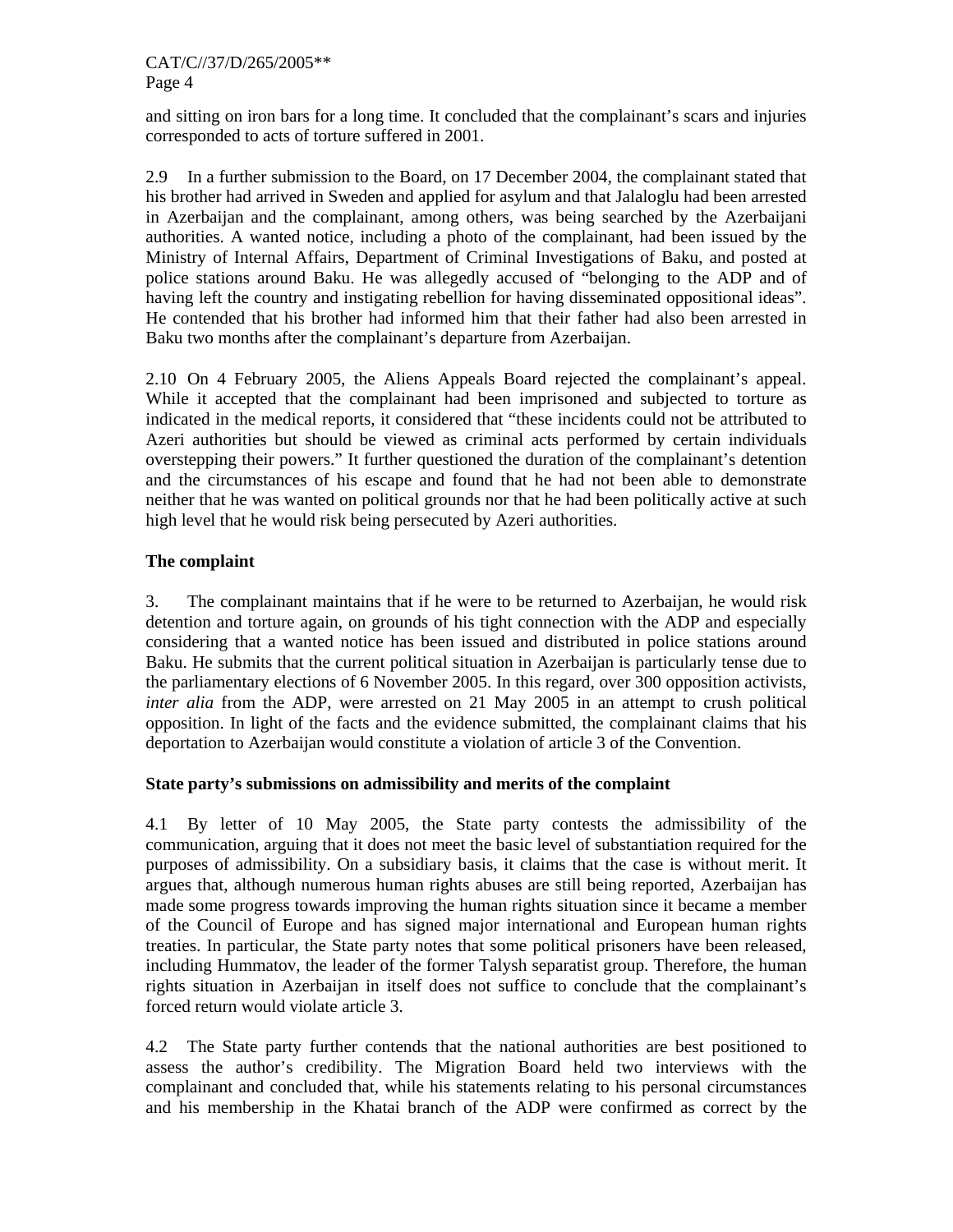Swedish Embassy in Ankara, other statements were not considered credible. The State party notes that, although the complainant's ADP membership card and his driver's license were considered valid, the way in which these documents were delivered to the complainant was not credible. The State party notes that the secretary-general of the ADP, Jalaloglu, who had allegedly helped the author to escape from hospital, later declared that he did not know the author. According to the Embassy's interpreter, the wanted notice is false and only consists of a "chaotic composition of words full of mistakes". It adds that, according to the information obtained from the Ministry of Internal Affairs, the complainant has never been subject to any criminal investigations nor has he been imprisoned.

#### **Complainant's comments on State party's observations**

5.1 By letter of 14 July 2005, the complainant submits that he encountered difficulties during interviews with the Swedish Migration Board, due to the fact that the first interview was conducted without an interpreter. He therefore acknowledges that some minor contradictions may have arisen. In particular, he did not understand whether he had previously applied for asylum in a State party to the Dublin convention. He confirms that he applied for asylum in Germany in 1995, where he stayed for six months, and that he returned to Azerbaijan before any decision had been adopted by the German authorities.

5.2 He questions the way in which the Swedish government obtained Jalaloglu's declarations, especially considering that he was in prison at the time where the investigations were carried out. He reiterates that he knew Jalaloglu personally and that it was precisely him who had helped him to escape from hospital, through a soldier connected to Jalaloglu. He insists that both his driver's licence and ADP membership card could be obtained through bribery, with Jalaloglu's help. He claims that Azerbaijan is a corrupt country and that bribery is common.

5.3 He notes that, as his imprisonment was illegal, it is unlikely that Azeri authorities would acknowledge that he had ever been imprisoned. As to the wanted notice, the complainant insists that it is a genuine document issued by the Ministry of Internal Affairs and containing his photo, probably obtained from an old passport.

5.4 He concludes that, on account of his tight link with the ADP and his past record of imprisonment and torture, he would be detained and tortured if returned to Azerbaijan, especially since he has information about the persons that detained him in 2001.

# **Additional comments by the State party on the author's comments**

6.1 By letter of 28 September 2005, the State party states that the Azeri administration is bureaucratic and prefers to register a person detained on false charges than to keep him secretly detained without any record of his detention. In this regard, it states that there are no reasons to doubt the information obtained from the Ministry of Internal Affairs of Azerbaijan.

6.2 It further maintains that the Swedish Embassy is assisted, in investigations, by people who are well acquainted with the Azeri judicial system and have contacts with the relevant authorities, including the Ministry of Internal Affairs. One of these persons allegedly met Jalaloglu personally, who declared that he did not know the complainant.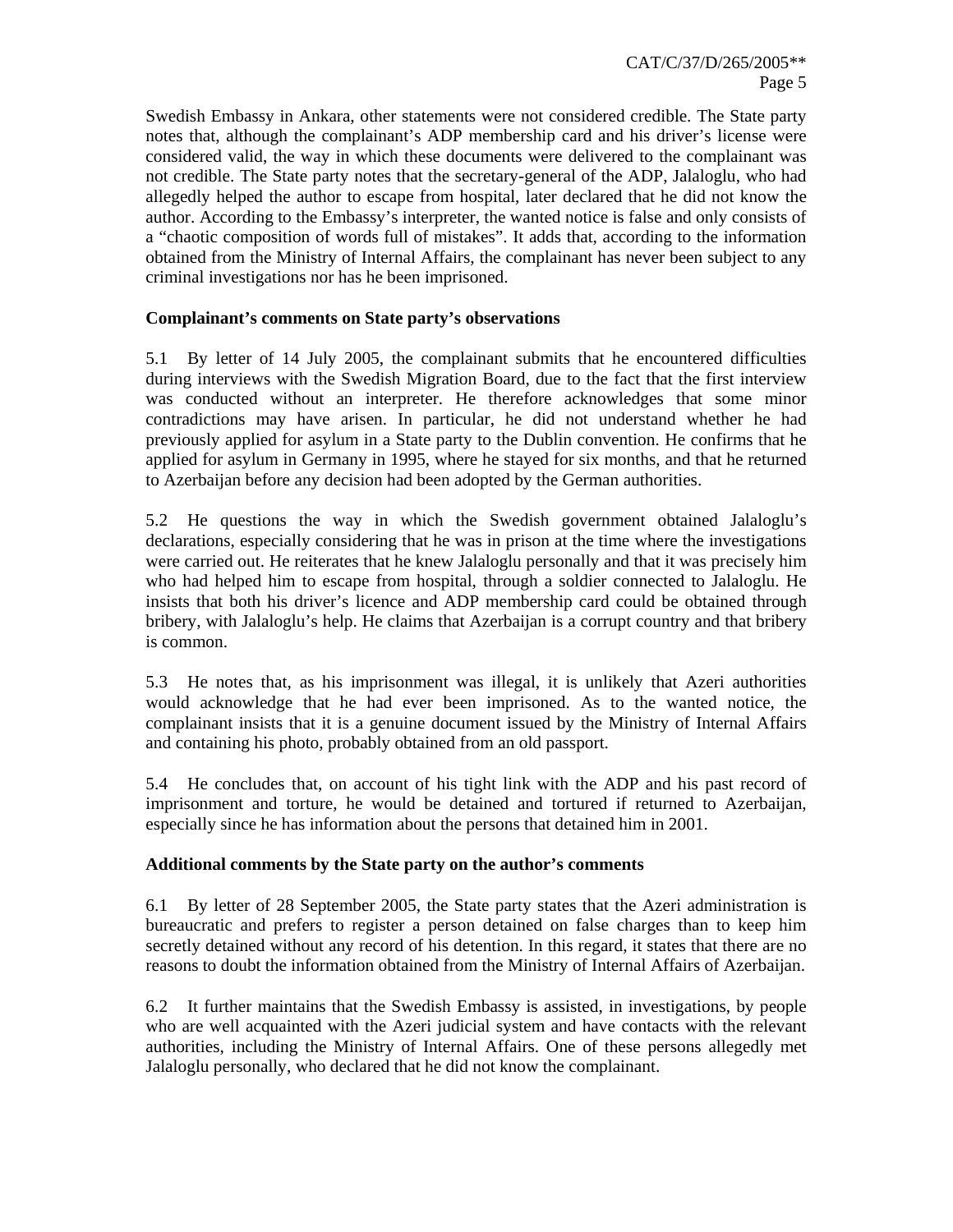#### CAT/C//37/D/265/2005\*\* Page 6

6.3 By letter of 16 November 2005, the State party submits that, since a new remedy to obtain a residence permit came into force under temporary legislation, the complaint should be declared inadmissible for non-exhaustion of domestic remedies, or at least be adjourned awaiting the outcome of the application of this new procedure. On 9 November 2005, temporary amendments were enacted to the 1989 Aliens Act. On 15 November 2005, these amendments entered into force and were to remain in force until a new Aliens Act entered into force on 31 March 2006. These temporary amendments introduced additional legal grounds for granting a residence permit with respect to aliens against whom a final refusal-ofentry or expulsion order had been issued. According to the new Chapter 2, section 5 b of the Aliens Act, if new circumstances come to light concerning enforcement of a refusal-of-entry or expulsion order that has entered into force, the Swedish Migration Board, acting upon an application from an alien or of its own initiative, may grant a residence permit*, inter alia*, if there is reason to assume that the intended country of return will not be willing to accept the alien or if there are medical obstacles to enforcing the order.

6.4 Furthermore, a residence permit may be granted if it is of urgent humanitarian interest for some other reason. When assessing the humanitarian aspects, particular account shall be taken of whether the alien has been in Sweden for a long time and if, on account of the situation in the receiving country, the use of coercive measures would not be considered possible when enforcing the refusal-of-entry or expulsion order. Further special considerations shall be given to a child's social situation, his or her period of residence in and ties to the State party, and the risk of causing harm to the child's health and development. It shall further be taken into account whether the alien has committed crimes and a residence permit may be refused for security reasons.

6.5 No expulsion order will be enforced while a case is still under consideration of the Migration Board. Decisions made by the Migration Board under Chapter 2, Section 5 b, as amended, are not subject to appeal. Applications lodged with the Migration Board under the new legislation, which are still pending by 30 March 2006, will continue to be handled according to the temporary amendments of the 1989 Aliens Act. The same applies to cases that the Board has decided to review on its own initiative.

6.6 By letter of 29 March 2006, the State party informs the Committee that, after having examined whether the complainant qualified for a residence permit in Sweden under the abovementioned temporary amendments, the Swedish Migration Board found, by decision of 3 March 2006, that the complainant was not entitled to such a permit.

# **Additional comments by the complainant on the State party's submission**

7. By letter of 11 April 2006, the complainant notes that the State party has not provided sufficient information on how the Swedish Embassy in Ankara carried out its investigation. It further notes that there is a risk that his identity as an asylum seeker in Sweden was disclosed to the Azeri authorities. He adds that his wife and two sons live under very poor conditions in Baku and suffer reprisals from the Azerbaijani authorities.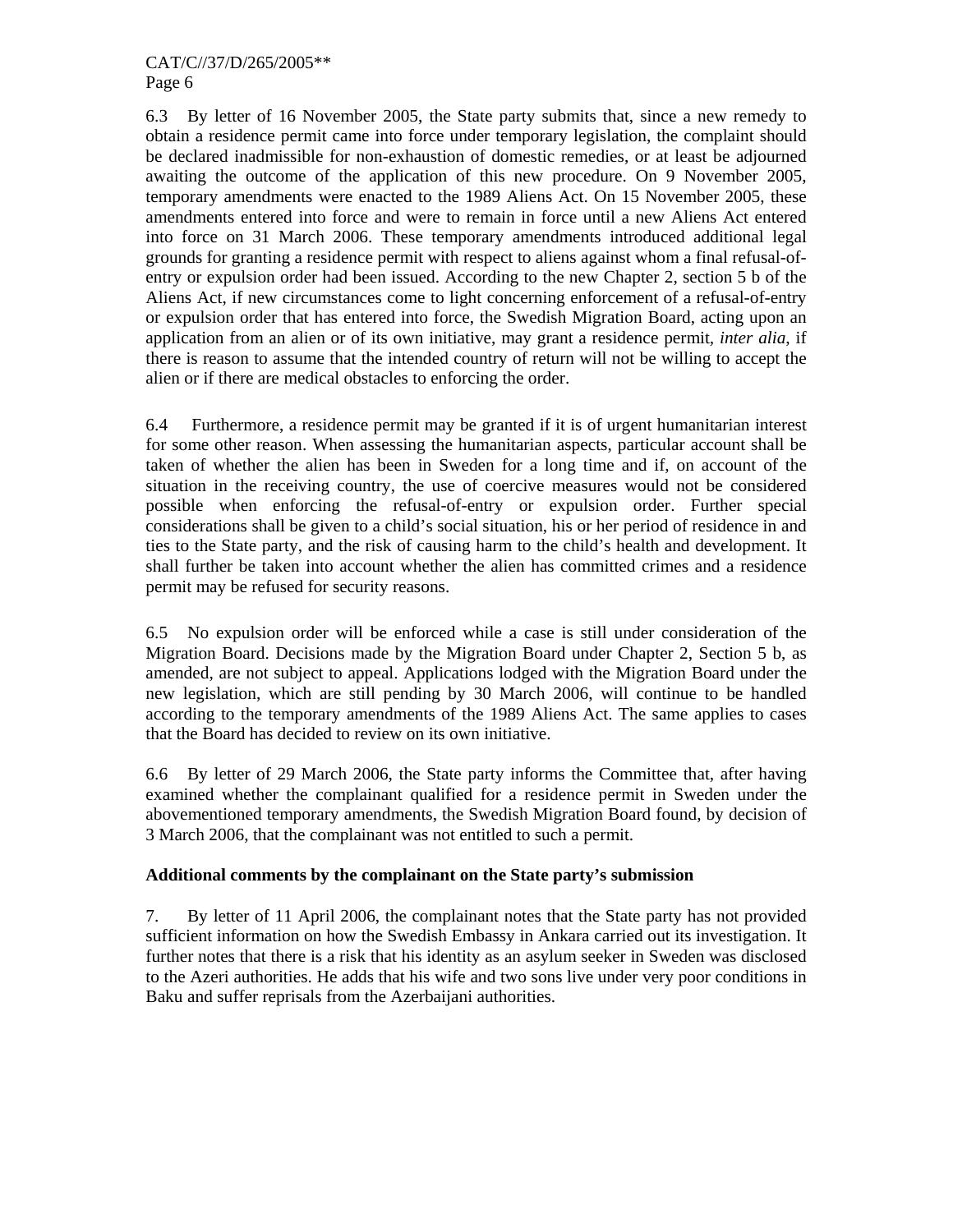#### **Additional submissions from the State party**

8. On 5 July 2006, the State party provides the Committee with a translation of the wanted notice. It notes that the author submitted this document incomplete to the Swedish Migration Board and that, therefore, it has not been able to provide a full copy of this document.

#### **Additional comments by the complainant on the State party's submission**

9.1 By letter of 14 July 2006, the author stresses that the State party has confirmed his being a member of the Khatati branch of ADP. He notes that the membership card produced was also confirmed to be valid by the State party. This card was however issued while he was at hospital, with the help of Sadar Jalaloglu and his father. He contends that it was not difficult to obtain such a card with Jalaloglu's help. The author received this card just before fleeing to Sweden. He adds that he is well acquainted with Jalaloglu, who is a good friend of his father. He met Jalaloglu several occasions through his father and he has even a dedicated book by him. He contends that he has been in contact with Jalaloglu, who acknowledged that he was questioned by Azerbaijani police and denied knowing him because Jalaloglu himself was in trouble with the authorities and did not want to worsen his situation.

9.2 The author notes that, according to the interpreter of the Swedish Embassy in Ankara, the wanted notice was incomprehensible. However, this notice has in fact been translated and seems both logic and comprehensible.

#### **Additional submissions from the State party**

10. On 28 September 2006, the State party notes that, in order to obtain a translation of the notice, it requested assistance from the Swedish Embassy in Ankara. This embassy reported that, for the purposes of investigating matters relating to Azerbaijan, it generally engages an international organisation operating in Baku. This organisation has in turn several legal consultants linked to its office, who can provide information obtained from Azerbaijani authorities. The investigations of the Embassy undertaken with the assistance of legal consultants lead to considering the wanted notice as a false document. It reiterates that it consists of a "composition of words that is void of meaning" and that no information has been found with the relevant national authorities to corroborate that the author has been charged with a criminal offence. It adds that it has not been possible to find a second page of the document because it is false and that, in any case, the burden of proof relies on the author, who should be the one to produce a full copy of this document. It adds that the English translation of the notice does not offer support to the complainant's claim that he is wanted in Azerbaijan for being a Talysh member of ADP, having left the country illegally and instigating rebellion.

# **Issues and proceedings before the Committee**

11.1 Before considering any claims contained in a complaint, the Committee against Torture must decide whether or not it is admissible under article 22 of the Convention. The Committee has ascertained, as it is required to do under article 22, paragraph 5 (a), of the Convention, that the same matter has not been and is not being examined under another procedure of international investigation or settlement. In the present case the Committee further notes that domestic remedies have been exhausted since the decision adopted by the Swedish Migration Board on 3 March 2006 under the temporary amendments, and that the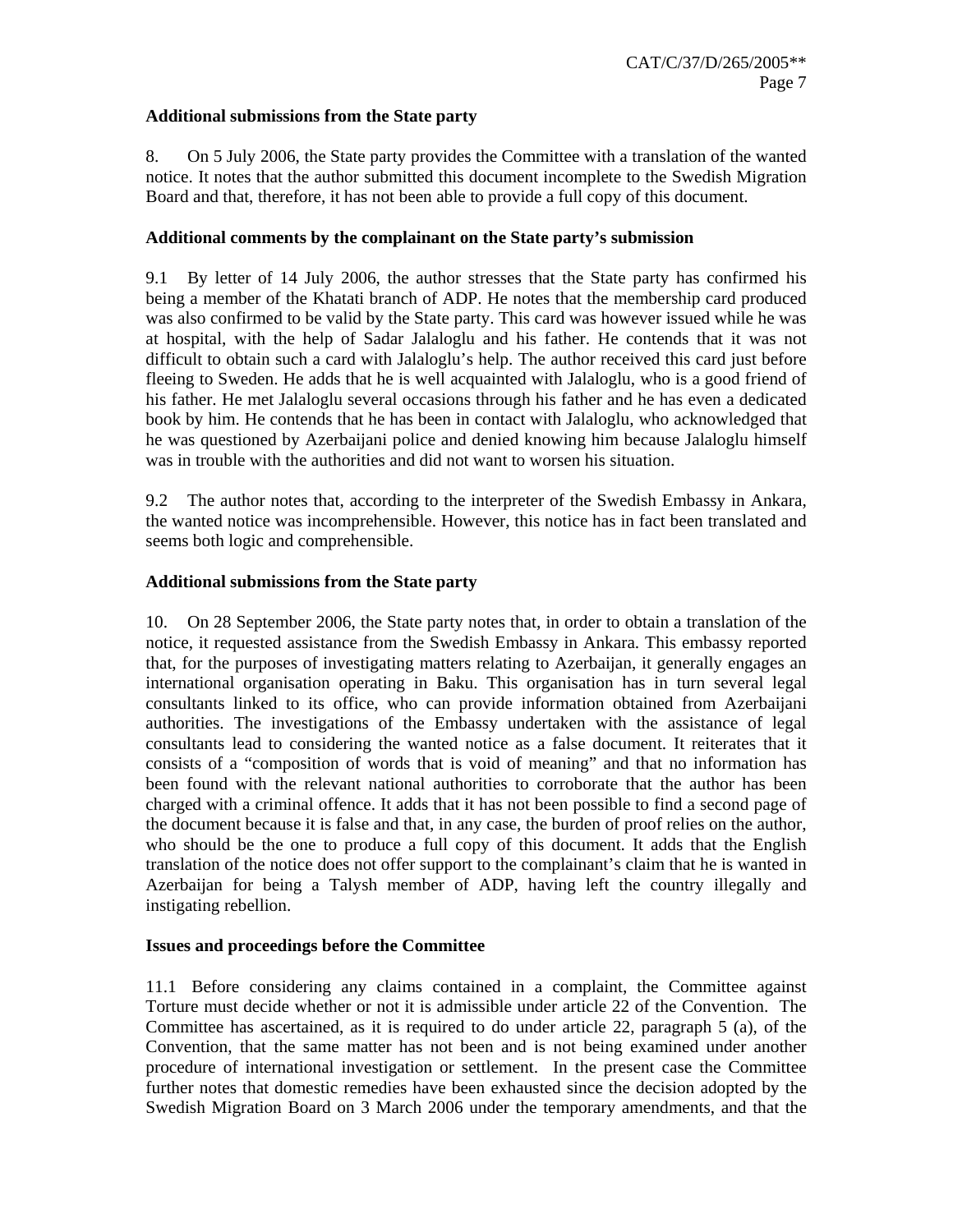complainant has sufficiently substantiated his claim for purposes of admissibility. Accordingly, the Committee finds the complaint admissible and proceeds to its consideration of the merits.

11.2 The issue before the Committee is whether the complainant's removal to Azerbaijan would constitute a violation of the State party's obligation, under article 3 of the Convention, not to expel or return a person to a State where there are substantial grounds for believing that he would be in danger of being subjected to torture.

11.3 In assessing whether there are substantial grounds for believing that the complainant would be in danger of being subjected to torture if returned to Azerbaijan, the Committee must take account of all relevant considerations, including the existence of a consistent pattern of gross, flagrant or mass violations of human rights. However, the aim of such an analysis is to determine whether the complainant runs a personal risk of being subjected to torture in the country to which he would be returned. It follows that the existence of a pattern of gross, flagrant or mass violations of human rights in a country does not as such constitute sufficient reason for determining that a particular person would be in danger of being subjected to torture on return to that country; additional grounds must be adduced to show that the individual concerned would be personally at risk. Conversely, the absence of a consistent pattern of flagrant violations of human rights does not mean that a person might not be subjected to torture in his or her specific circumstances.

11.4. The Committee recalls its General Comment No. 1, on the implementation of article 3, that "the risk of torture must be assessed on grounds that go beyond mere theory or suspicion. However, the risk does not have to meet the test of being highly probable" (A/53/44, annex IX, para. 6).

11.5 The Committee notes that the State party has questioned the author's credibility with regard to his position within ADP, his imprisonment and the State party's responsibility for his torture, based on expert evidence obtained by its consular services in Ankara. This evidence included, *inter alia,* an interrogation of the ADP leader, Sardar Jalaloglu, while at prison, who declared not to know the author. The State party has further questioned the authenticity of the wanted notice allegedly issued by the Ministry of Internal Affairs, an incomplete copy of which was submitted by the complainant to the Swedish Migration Board.

11.6 Bearing in mind the above and in light of first hand information before the Committee, it notes that, although it is undisputed that the complainant was a member of ADP and that he was subjected to acts of torture in 2001 and 2002 as confirmed by the medical reports submitted by him, he has failed to provide evidence about his high position within the party or the conduct of any political activity of such significance that he would face foreseeable, real and personal risk of being subjected to torture upon his return to Azerbaijan. The Committee further notes that the author has not been able to provide, as requested by the Committee, a full copy of the wanted notice presented to the Swedish Migration Board. Additionally, it notes that the notice presents numerous incoherences and does not reveal, in any case, that the complainant is being searched in Azerbaijan. The Committee considers that the complainant has failed to disprove the State party's findings in this regard, and to validate